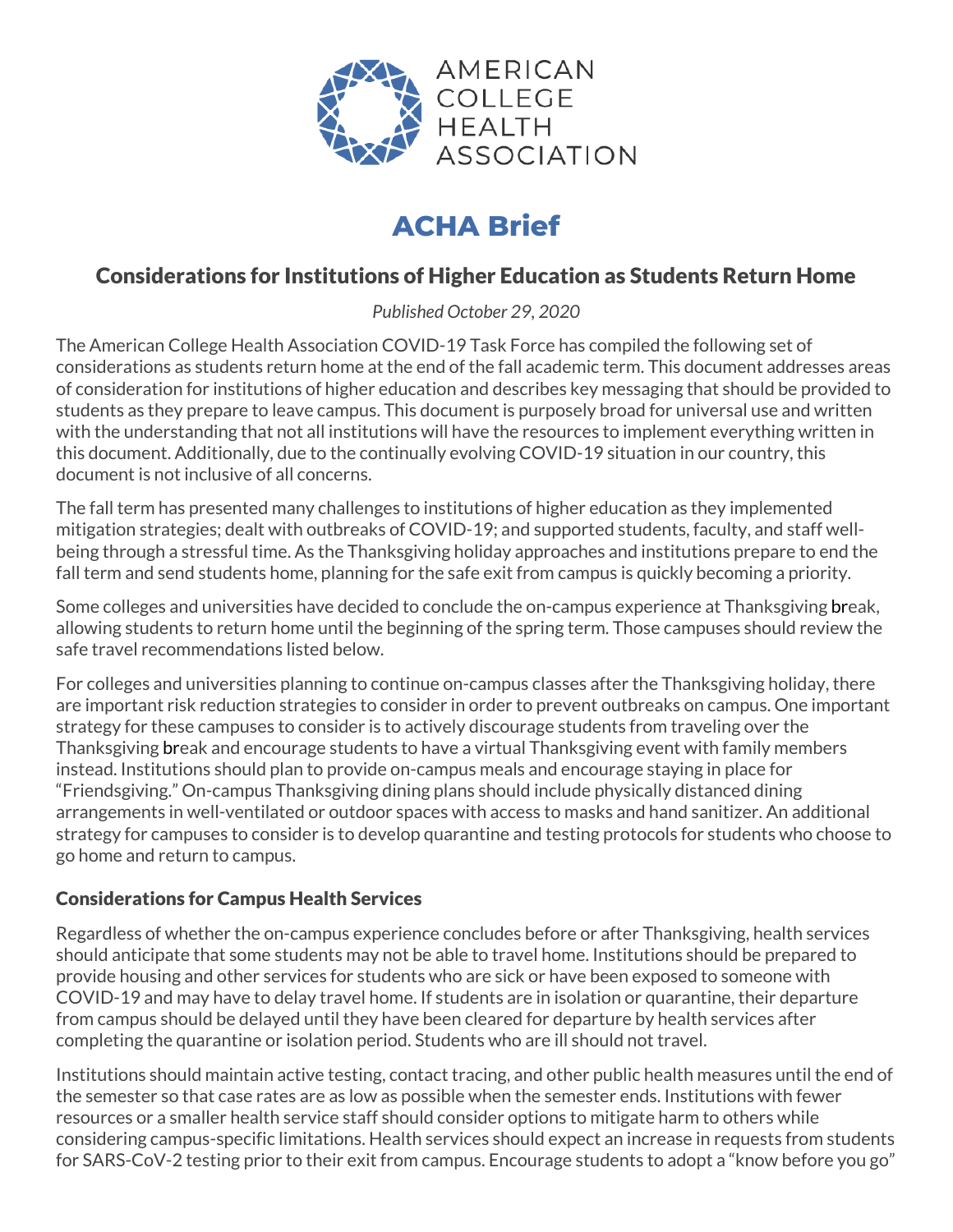approach prior to travel, especially if there are cases of COVID-19 on campus or in the surrounding community. Institutions should provide information to students regarding location and availability of testing on campus or at off-campus facilities. Students should be reminded that the test only reflects one point in time, there can be false negative results, and, in some cases, the virus may be contracted during travel. A negative test is not a license to end other preventative measures such as mask wearing and physical distancing. Students should also consider getting tested following the completion of travel.

For students who remain on campus in isolation or quarantine, college health services need to create a plan for checking in on these students regularly and ensuring their well-being and access to necessities. Other students who remain on campus should be encouraged to create a holiday care plan detailing their strategy for self-care should they need to enter quarantine or isolation and to consult with health services as needed. Ideally, the decision for discharge from isolation or quarantine should be made by a health care professional.

### Student Health Promotion and Educational Messaging

Student health services should consider bolstering health education during this critical time to prevent exporting COVID-19 back to students' home communities.

Student education regarding safeguards for predeparture and travel that is as safe as possible is key to the health and well-being of the student and their family members. Students should receive critical prevention and risk reduction messaging as early as possible prior to the end of the fall term so they can properly prepare to leave campus. The following information should be distributed broadly and in different languages.

Travel is known to increase risk; therefore, each student must be encouraged to carefully review data on the prevalence of COVID-19 on their campus, in the local community, and in their final destination. They also need to consider their own physical and mental health and assess their ability to leave the campus.

At least two weeks prior to departure, students should be encouraged to:

- Get an influenza vaccination.
- Review the regulations governing travel to their destination. Some states require the completion of a travelers' form prior to arrival, along with specific restrictions and testing requirements after arrival.
- Minimize risk of exposure and infection during the weeks leading to departure from campus. Any exposures could disrupt plans to go home. Remind students that if they become infected or if they are exposed to a person who is confirmed to be infected, they will need to isolate or quarantine before traveling. Travelers who are ill, are infected, or have recently been exposed to the virus will not be allowed to board airplanes and trains.
- Reduce the number of people with whom they have close contact prior to the trip. Any close interaction with persons outside immediate household or residence hall roommates will present an opportunity for infection.

#### Day of Travel Advice for Students

- Reduce the number of stops on the trip. Take a direct flight if possible, and if driving, pack food/snacks for the car trip home.
- Delay travel if sick or exposed. Anyone feeling ill, recently diagnosed with COVID-19 (within 10 days), or exposed to someone with COVID-19 (within 14 days) should self-isolate and delay travel. Students should follow guidance from their health care provider regarding when recommended isolation/quarantine periods are complete and travel can be resumed.
- Take safety precautions during travel, especially if using public transportation. Wear a face covering at all times and consider also wearing a face shield. Stay at least 6 feet away from other people; if not possible on public transportation, sit as far away from other passengers as possible. Carry and use hand sanitizer (with at least 60% alcohol) frequently.